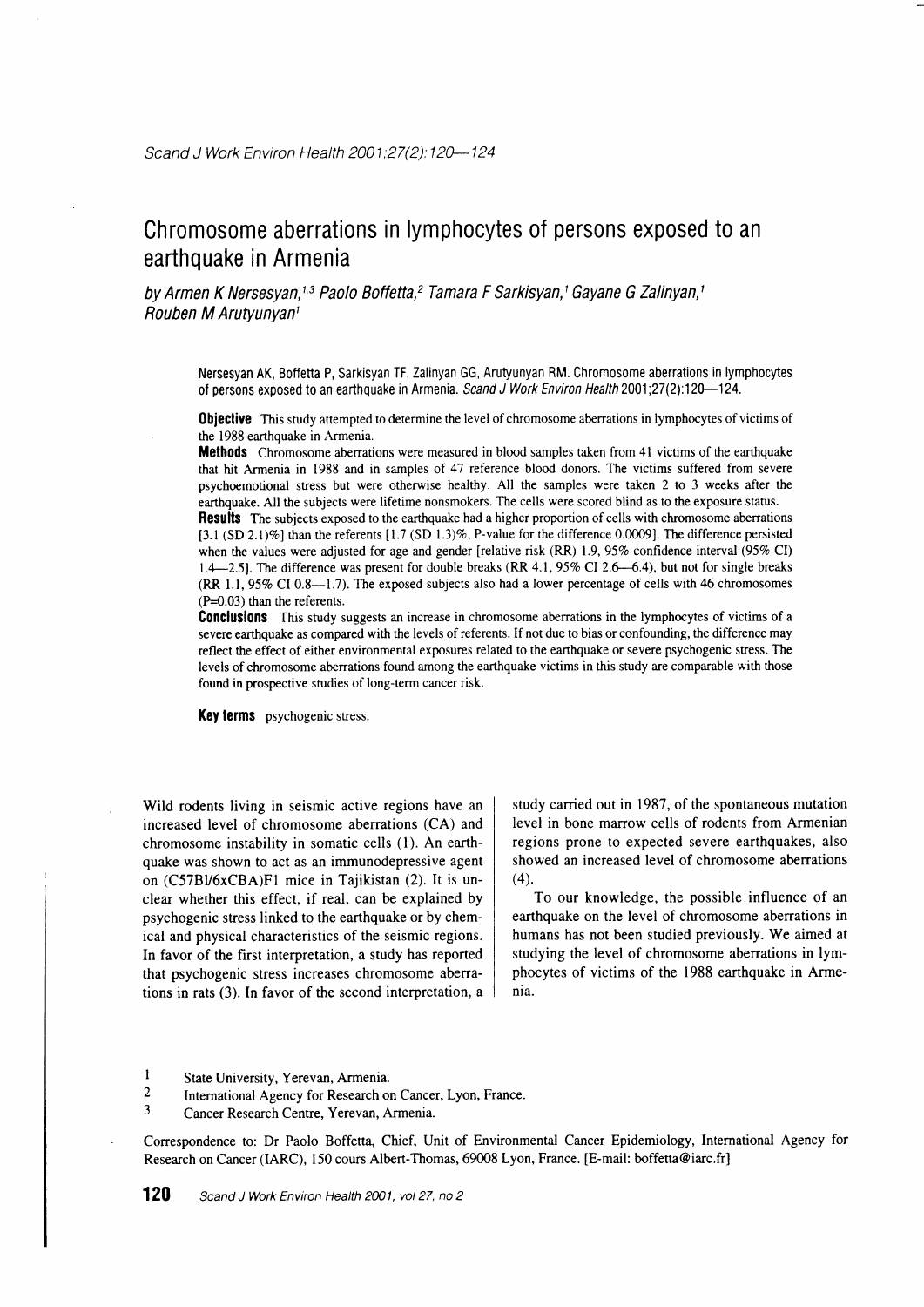## Suhjects and methods

A devastating earthquake occurred in Armenia on 7 December 1988; it affected  $40\%$  of the entire territory of the country. More than 25 000 people died, 32 500 were wounded, and 530 000 lost their homes.

Two to three weeks after the disaster, blood samples were collected from 4l earthquake victims from Leninakan (now Giumry). All the participants were volunteers and had no physical damage or other health problems, except severe psychoemotional stress. Ten of the subjects lost all members of their family, l8 lost at least I family member, and 8 subjects, at the time of the blood collection, had no information concerning the fate of their relatives. As referents we used 47 healthy volunteers from Yerevan who donated blood to the earthquake victims. All the subjects included in this study were lifetime nonsmokers; data on smoking have been gathered via a personal questionnaire.

Chromosome specimens were prepared according to a previously described protocol  $(5)$ . All the blood samples were processed by the same technicians under identical conditions. Blood was obtained by venipuncture from the study participants and collected in tubes with 50 IU/ml of heparin. Immediately after the collection, the blood samples were cultured and harvested using standard procedures (6). After 74 hours of incubation, colchicine  $(0.25 \text{ µg/ml})$  was added to the cultures. After 2 hours, the cells were harvested, and the supernatant was resuspended in a  $0.55\%$  potassium chloride solution and fixed in methanol-acetic acid (3:l). The slides were prepared after the harvesting by the air-drying technique. They were stained with Giemsa stain. Only cells with 45--47 centromeres were analyzed. The percentage of cells with aberrations, of either the chromatid or chromosome type (single and double breaks, respectively), and exchanges was calculated, and the total number of structural aberrations was scored. Gaps were considered separately. At least 100 cells were analyzed for each person. The slides were read and scored blindly as to exposure status.

We compared the chromosome aberration scores in the 2 groups using the t-test and nonparametric (Wilcoxon and Kruskal-Wallis) tests. The analyses were repeated after log transformation of the chromosome aberration scores. In addition, we conducted a multivariate Poisson regression analysis, using the level of total chromosome aberrations, the level of single and double breaks, and the proportion of cells with alterations as dependent variables (7). Age, gender, and exposure to the earthquake were the explanatory variables. Age was added to the models as a continuous variable and also in 4 categories. Since this choice did not influence the results for the other variables, we have presented the results of the models including the categorical variable.

## **Results**

The selected characteristics of the study population are presented in table l. A total of 51 women and 37 men was studied. Their mean age was  $37.7$  (range  $10-71$ , SD 14.2) years.

The mean total aberrant cell score was 2.4 (standard deviation 1.9) for the total population. The mean score of aberrant cells was higher in the earthquake-exposed group than in the reference group (table 2). The P-value of the t-test for the difference between the means was 0.0002; that of the Wilcoxon test was 0.0009. The results of the Poisson regression analysis confirmed the presence of a difference (table 3). The relative risk (RR) for exposure was 1.9 [95% confidence interval (95% CI)  $1.4 - 2.5$ ].

The average level of single chromosome breaks was 1.3 (SD 1.4); it was similar for the exposed subjects and the referents (table 2). The lack of a difference was confirmed in the multivariate Poisson regression analysis  $(RR$  1.1, 95% CI 0.8-1.7). With respect to double breaks, the average level was 1.3 (SD 1.4), and it was higher for the exposed subjects than the referents (table 2). The relative risk was 4.1 (95% CI 2.6-6.4). The number of chromosome aberrations per studied cell was higher in the exposed subjects  $[3.3 (SD 0.29)\%]$  than in the referents  $[1.9\%$  (SD 0.15)%]. The relative risk was 2.1 (95% CI 1.6-2.8).

After adjustment for the other variables, there was a small, nonsignificant increase in the chromosome

Table 1. Age and gender distribution of the subjects by exposure to an earthquake.

| Group           | <b>Exposed subjects</b> | Referents | Total |
|-----------------|-------------------------|-----------|-------|
| Age             |                         |           |       |
| $10 - 25$ years | 10                      | 8         | 18    |
| $26 - 34$ years | 9                       | 17        | 26    |
| 35-49 years     | 12                      | 9         | 21    |
| $50 - 71$ years | 10                      | 13        | 23    |
| Gender          |                         |           |       |
| Male            | 15                      | 22        | 37    |
| Female          | 26                      | 25        | 51    |
| Total           | 41                      | 47        | 88    |

Table 2. Results of the univariate analysis with exposure to the earthquake and level of chromosome aberrations (% of cells).

|                      | All aberrations     | Single breaks               | Double breaks      |  |
|----------------------|---------------------|-----------------------------|--------------------|--|
| Group                |                     | Mean SD Range Mean SD Range | Mean SD Range      |  |
| Exposed              | $3.1$ $2.1$ $0 - 8$ | $1.3$ 1.8 0 $-8$            | $2.2$ 0.5 0 $-5.5$ |  |
| Reference            | $1.7$ 1.3 0 $-7$    | $1.2$ 1.0 0 $-5$            | $0.5$ 0.6 0 $-2$   |  |
| P-value <sup>2</sup> | 0.0009              | 0.3                         | < 0.0001           |  |

<sup>a</sup> Wilcoxon rank-sum test.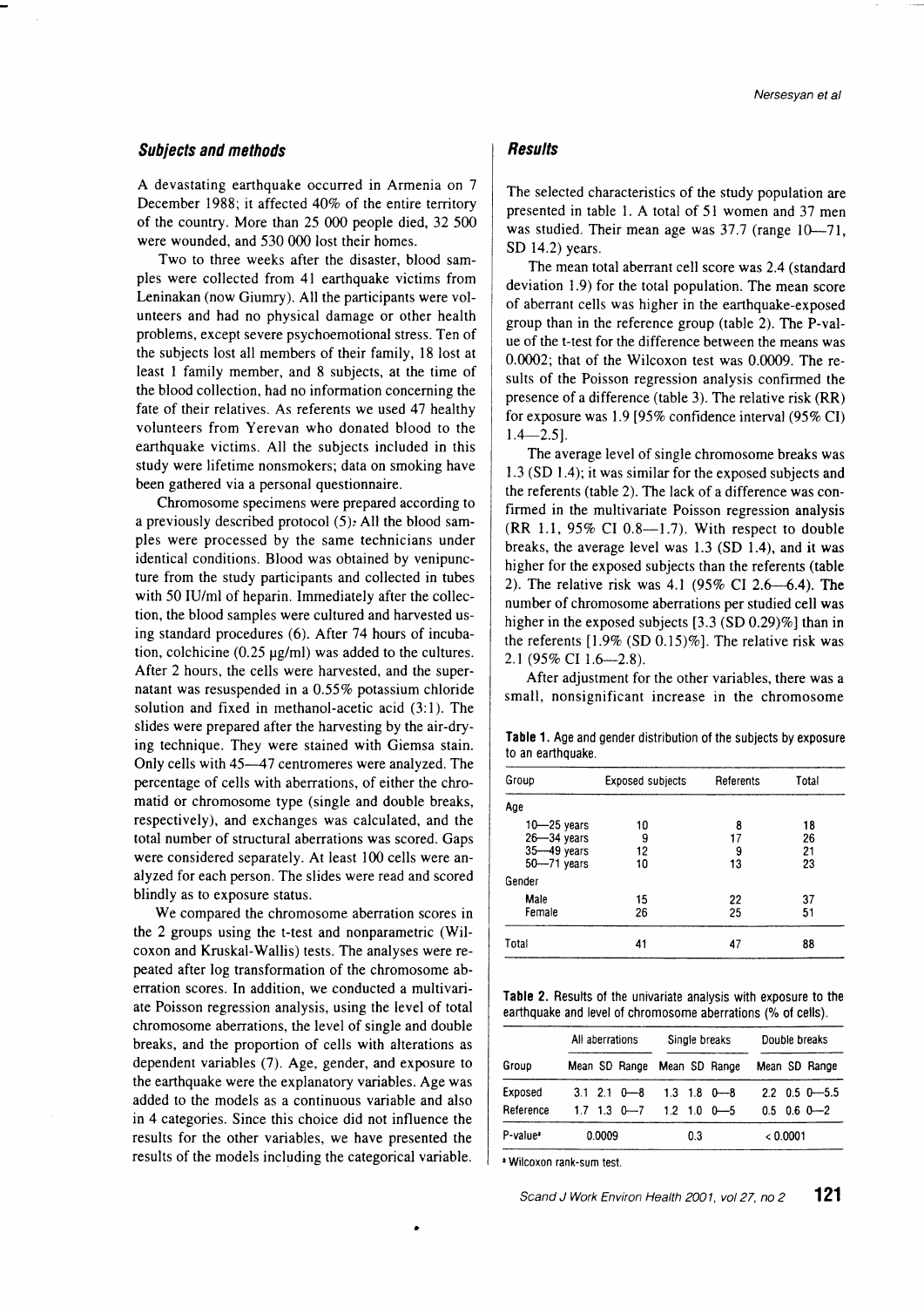Table 3. Results of the Poisson regression analysis.  $(RR =$  relative risk, adjusted for the variables in the table,  $95\%$  Cl = confidence interval)

|                                        | All aberrations |             | Singe breaks |             | Double breaks |             |
|----------------------------------------|-----------------|-------------|--------------|-------------|---------------|-------------|
|                                        | <b>RR</b>       | 95% CI      | <b>RR</b>    | 95% CI      | RR            | 95% CI      |
| Female gender <sup>a</sup><br>Age      | 0.7             | $0.5 - 1.0$ | 0.6          | $0.4 - 0.8$ | 1.0           | $0.7 - 1.5$ |
| $26 - 34$ vears                        | 0.9             | $0.6 - 1.4$ | 0.8          | $0.4 - 1.3$ | 1.1           | $0.6 - 1.9$ |
| $35 - 49$ years                        | 11              | $0.7 - 1.6$ | 0.8          | $0.4 - 1.4$ | 1.4           | $0.8 - 2.3$ |
| $50 - 71$ years                        | 1.0             | $07 - 15$   | 0 9          | $0.6 - 1.5$ | 1.3           | $0.7 - 2.2$ |
| Exposure to<br>earthquake <sup>c</sup> | 19              | $1.4 - 2.5$ | 11           | $0.8 - 1.7$ | 4.1           | 2 6—6.4     |

<sup>a</sup> Reference category: male gender.

b Reference category: age < 26 years.

c Reference category: unexposed to earthquake (reference group)

aberration level with increasing age. The women had a lower aberrant cell score (mean 2.1, SD 1.8) than the men (mean 2.7, SD 1.9). This difference was confirmed in the Poisson regression analysis  $(RR\ 0.7, 95\% \text{ CI})$  $0.5 - 1.0$ .

When we restricted the analysis to the women, the results, shown in table 2, were similar and, therefore, confirmed that gender did not play a confounding role. The relative risk for exposure to the earthquake was 2.5 (95% CI 1.6-3.8).

The mean number of gaps was l.l per 100 cells among the exposed and 1.0 per 100 cells among the referents (P-value of the difference  $= 0.5$ ).

#### **Discussion**

The main result of our study was a higher level of chromosome aberrations in the white blood cells of persons exposed to the earthquake in Armenia in 1988 as compared with the levels of referents. After control for potential confounders, the exposed subjects had 90% higher levels of chromosome abenations than the referents. The difference was due to a higher level of double breaks among the exposed subjects. No difference was found in the proportion of cells with gaps. When these results are interpreted, it is important to consider several possible sources of bias.

Several environmental exposures are known to induce chromosome aberrations in humans. We were able to control for smoking since all our subjects were lifelong nonsmokers. It is unlikely that exposure to other known clastogens, such as chemotherapy agents and occupational carcinogens, explains our findings, which held also when the analysis was restricted to women. We did not collect information on diet at the time of the blood collection. However, it is unlikely that diet played a role. The diets in Yerevan and Leninakan were similar before the earthquake (8); during the first week after the earthquake only local food was available. The same questionnaire was applied to the exposed and reference subjects to assess their smoking history to reduce the likelihood of confounding by smoking. Only lifelong never smokers were retained in the study.

Blood was obtained 2 to 3 weeks after the earthquake, while access to food was reduced only during the first days after the disaster. It is possible that volunteers moving to the earthquake area, who comprised the reference group, were healthier than the Armenian population at large. The difference we observed would therefore be due to a lower chromosome aberration level in the reference group rather than to a higher level in the exposed subjects. We have no blood samples from the exposed subjects before the earthquake; however, a survey conducted during 1975-1983 among Armenian subjects not exposed to known clastogens revealed a chromosome aberration level that was comparable with the level found among the referents in this study (9). This result speaks against a strong health selection for the referents when they volunteered to help the earthquake victims.

Differential reading of the slides is an unlikely explanation for our findings, since the reading was done blind as to the exposure status. There were no differences in the processing of the blood samples or the cultivation of the leukocytes between the exposed and reference subjects. All the slides were scored by 3 experts without knowledge of the source. The interrater agreement was not formally assessed. However, slides with extreme results (ie, 0, 7 or 8 chromosome aberrations) were rescored by a second expert, and the results were confirmed. Similarly, good agreement was found in the rescoring by the same experts of slides used in another study  $(10)$ .

If the difference in the chromosome aberration levels between the exposed and reference subjects is real, it may have various explanations. Russian investigators had proposed that the increased level of chromosome aberrations in somatic cells of rodents trapped in regions with high seismic activity is due to an increased level of radiation from the contamination of water by radon and salts of heavy metals  $(1, 3)$ . However, the survey on spontaneous chromosome aberration in Armenian people conducted in 1975-1983 showed similar levels in the various regions of the country, including Leninakan (9). These levels were similar to those found in our reference group. Environmental exposure to radiation or carcinogenic compounds may have been enhanced by the earthquake itself.

An alternative explanation is psychogenic stress. All the earthquake victims suffered from severe psychoemotional stress. Russian investigators have shown an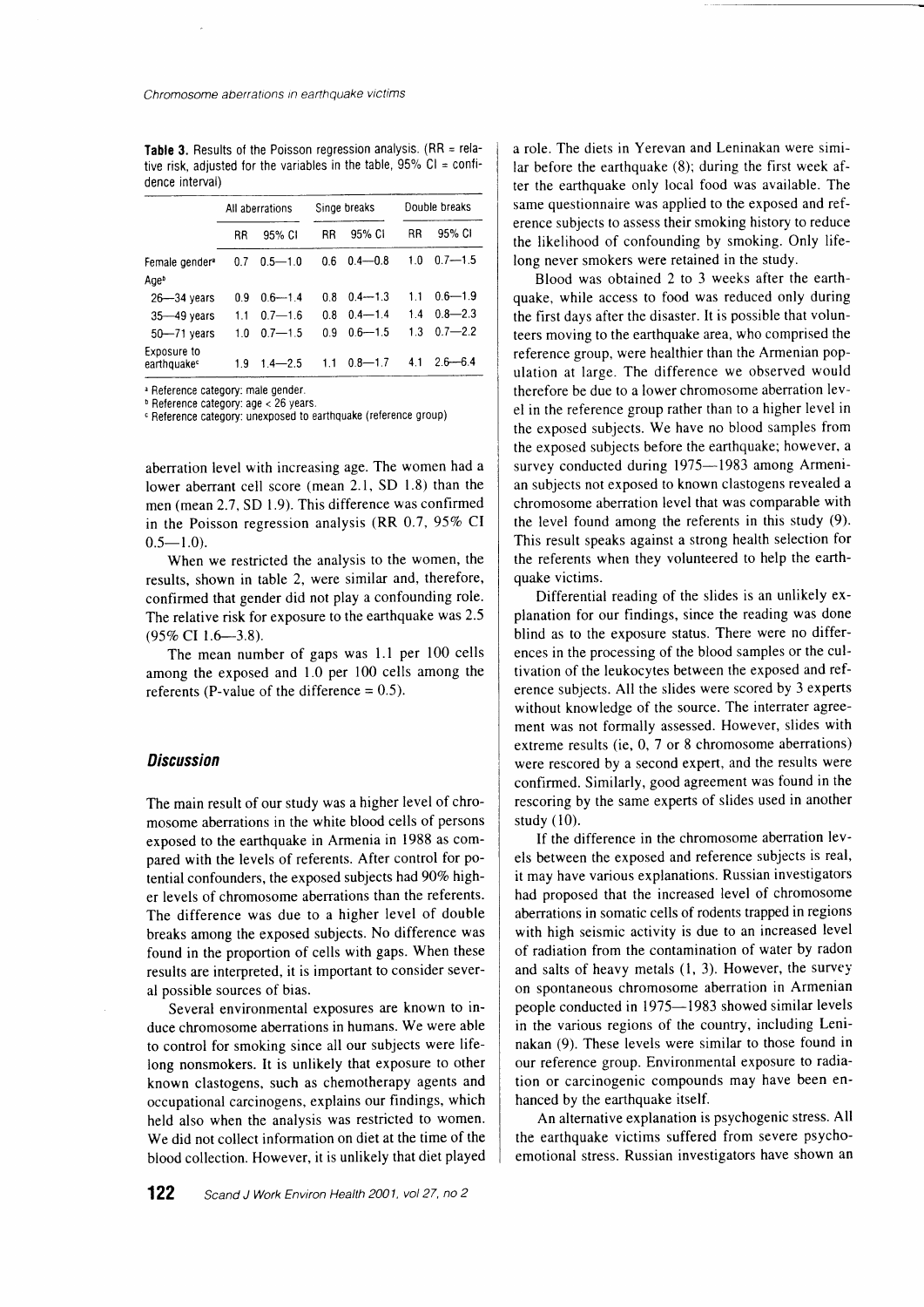increased level of genetic instability, including chromosome aberrations, in cells of stressed animals (11, 12). In addition, stress can significantly increase the activity of chemical mutagens in rodents (12). The possible reasons for the mutagenic activity of stress are a genotoxic action of endogenous factors (13, l4) and an increased level of lipid peroxidation (15, l6). The latrer explanation is supported by data from Armenia showing an increased level of lipid peroxidation in victims of the same earthquake (17).

An increased level of chromosome aberrations has been shown to be associated with an increased risk of cancer in 2 cohort studies from the Nordic countries and Italy (18-20). These cohorts included readings of chromosome aberrations from several laboratories, and the definition of an elevated level of chromosome aberrations varied according to laboratory. However, a score of 3.1 for cells with chromosome aberrations, the mean value of the exposed subjects in this study, would be included in the "high" category of all the laboratories of the Nordic study, and an aberrant cell score of 1.7 , the mean value of the referents in this study, would be included in the "intermediate" category in most of the laboratories (18). In other words, the magnitude of the difference found in this study between the exposed and reference subjects is comparable with that reported to predict an increased cancer risk in prospective studies. It is unclear, however, whether the increase in chromosome aberrations among the exposed subjects in our study is transient or represents a long-term phenomenon that may increase cancer risk.

This is the first study to assess the chromosome aberration levels of victims of an earthquake. The results suggest an increased level of chromosome aberrations in this group of people. Our results may be due to spurious factors and require confirmation. If real, they would not completely distinguish between a clastogenic effect of the experience of the earthquake, possibly mediated by psychogenic stress, and an effect of environmental conditions either present in seismic areas or released after the earthquake itself. The increase in the frequency of double breaks, in particular, speaks in favor of a possible role of radon or other sources of ionizing radiation.

No evidence is available for an increased risk of cancer following exposure to an earthquake, and the available evidence of an increased risk of cancer following severe psychogenic stress is inconsistent (21, 22). Further studies might clarify whether an increase in chromosome aberrations occurs after exposure to an earthquake or other sources of severe psychoemotional stress. Furthermore, such studies would help to clarify whether our results are due either to bias or to confounding by tobacco smoking, diet, or other factors. They would also contribute to clarifying whether such an increase

if real, is transient and insufficient to represent a carcinogenic hazard or, conversely, whether it may contribute to an increase in the long-term risk of cancer of exposed persons.

## Acknowledgments

We wish to thank Lars Hagmar and Stefano Bonassi for their useful comments on the draft manuscript.

### **References**

- L Vorontsov NN, Liapunova EA. Chromosome instability in rodents trapped in seismic active regions. Dokl Akad Nauk SSSR 1984;277:214-8.
- 2. Chugunov A. Earthquake depresses the immunity. Khim Zhizn 1990;5:30-1.
- 3. Fischman HK, Pero RW Kelly DD. Psychogenic stress induces chromosomal and DNA damage. Int J Neurosci 1996; 84:219-27.
- 4. Liapunova EA, Akhverdian MR, Vorontsov NN. Chromosomal instability in rodents living in mountains of Caucasus. Dokl Akad Nauk SSSR 1987;298:480-3.
- 5. Arutyunyan RM, Sarkisyan TF, Oganesyan GG, Duinev AD. Comparative investigation of anticlastogenic effects in cell cultures of healthy donors and patients with nettle-rash. Mutat Res 1994;320:335-41.
- 6. Hungerford DA. Leukocytes cultured small inocula of whole blood and the preparation of metaphase chromosomes by treatment with hypotonic KCl. Stain Technol 1965;40:333-8.
- 7. Bonassi S, Ceppi M, Fontana V, Merlo F. Multiple regression analysis of cytogenetic human data. Mutat Res 1994; 313:69-80.
- 8. Nersesyan AK, Arutyunyan RM, Groger A, Kaiser HE. Spreading of carcinogens and mutagens in the environment of Armenia and possible ways of cancer prevention. Arch Oncol. In press.
- 9. Arutyunyan RM, Kochar NG. Anthropology of Armenian people and ecological genetics. Yerevan (Armenia): University Press, 1996.
- 10. Movsesian ES, Sarkisian TF, Arutiunian RM. The cytogenetic effect of natural modifiers of mutagenesis in a human lymphocyte culture: the modification of the mutagenic effect by recombinant interferon in vitro in the lymphocytes of bronchial asthma parients and of healthy donors. Tsitol Genet  $1990:24:21-4$ .
- 11. Borodin PM, Beliaev DK. Effect of stress on cross-over frequency of the 2nd chromosome of house mice. Dokl Akad Nauk SSSR 1980;253:727-9.
- 12. Bikovskaia NV, Diuzhikova NA, Vaido AI, Lopatina NG, Shvartsman P. Frequency of chromosome aberrations induced by stress and cyclophosphane in bone marrow cells of rats selected for the threshold of nervous svstem excitabilitv Genetika 1994;30:1224-8.
- 13. Borodin PM. Stress and genetic variability. Genetika 1987;  $23:1003 - 10.$
- 14. Kerkis J. Some problems of spontaneous and induced muta-

Scand J Work Environ Health 2001, vol 27, no  $2$  123